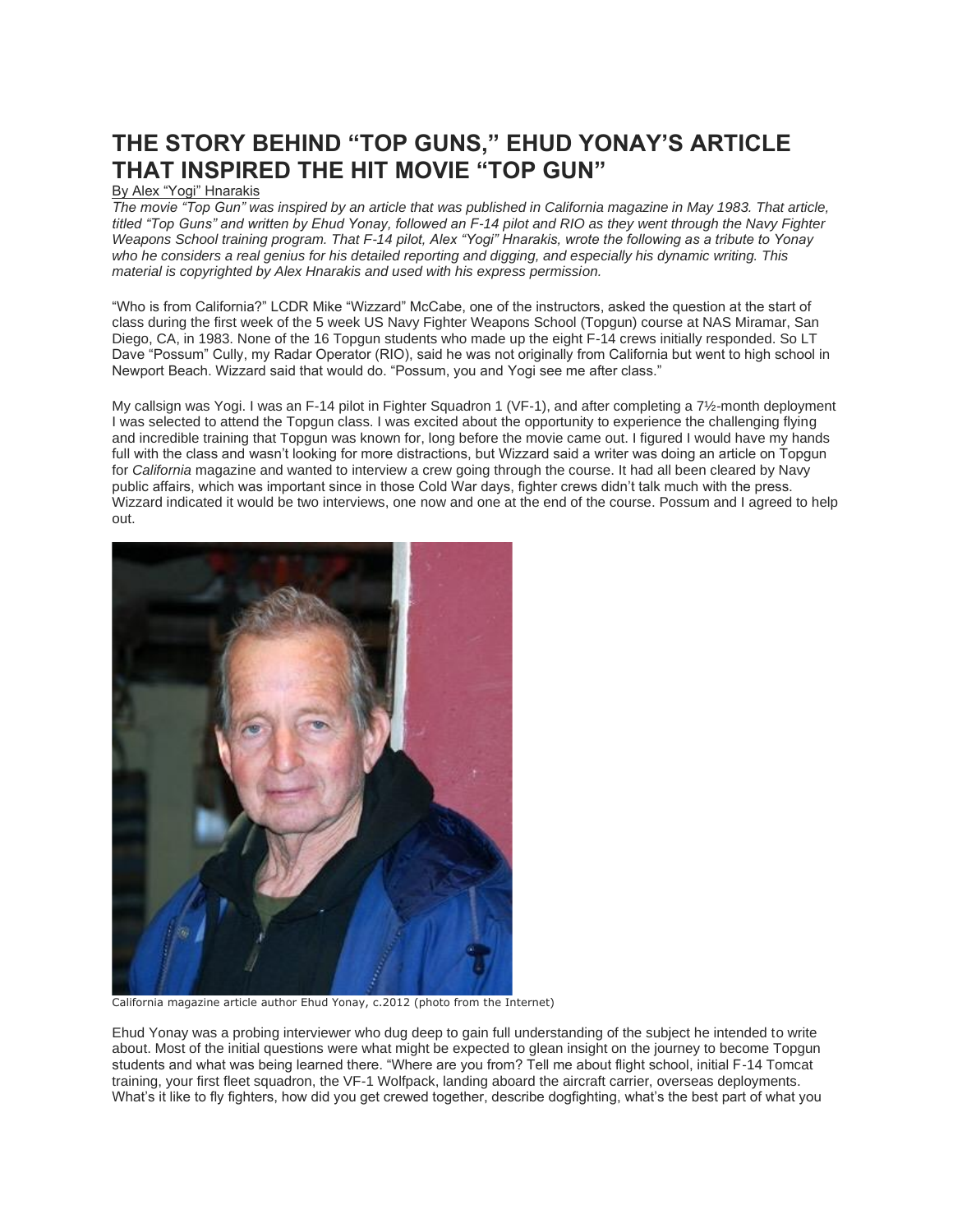do, what's the worst?" We answered all questions and provided amplifying information. We described the teamwork as a crew, with a wingman or flight lead, with the E-2 Hawkeye crew for early warning, with larger strike packages with A-7 Corsair and A-6 Intruder attack aircraft. We described the close camaraderie within a fighter squadron, in a carrier air wing, between flight crews and our hard charging Sailors who maintained, fixed and launched our jets. We tried to get Ehud to include LT "Jungle" Jim Russell and LT Tom "Crock" Joyce of the VF-2 Bounty Hunters in the interviews with us since the fundamental fighting unit is a section of two aircraft and crews not one. We alternated with Jungle/Crock as flight lead and wingman for our Topgun flights so we thought that would be a natural for the interviews. But Ehud chose to focus on one crew instead; possibly a limitation of copy space available for his article. We also let Ehud know that we just represented many other crews on the base in other squadrons, in carrier airwings on other ships, who were every bit as skilled and motivated. He did connect with a few others, including LCDR Chuck "Heater" Heatley from our squadron. Heater was my first flight lead in VF-1 and as a former Topgun instructor, he was a great teacher for a new wingman to learn from. He was also an exceptional aerial photographer; many of Heater's photos would be used in the *California* magazine article.



Possum (L) and Yogi during the Topgun class (photo from California magazine)

After about four interviews within the first week (so much for one interview now and one at the end), Ehud began interspersing some outlandish questions. He tried to goad us with ones like, "You can level with me…I've been told fighter crews sometimes go to the TACTS Range east of Yuma, turn off their squawks, fly below radar coverage, and buzz houses over Mexico." After Possum and I exchanged 'you gotta be kidding me' looks, we told Ehud that was simply not true because no one would give up a dogfighting mission on TACTS (the most fun in a fighter and legal) for buzzing houses in Mexico (not fun, illegal, lose your wings, create an international incident, etc). After interspersing several more leading questions among mostly legitimate ones, we got the impression that Ehud was going to write a preconceived, inaccurate, totally bogus article…as bad as the short-lived TV show of the day called "Red Flag." Worse yet, we feared our names and quotes were going to be included to give it some false legitimacy. Our skipper got back to us after hearing our concerns and asked us to stick with Ehud since he had a good track record of writing very good and accurate articles on topics he previously had no background on.

In the end, after a couple dozen interviews, Ehud, true to his reputation, wrote an exceptional article! In those days, before high definition video and Go-Pro type cameras, the written word combined with still photography was the only practical and affordable way to convey to others what flying fighters was like. Ehud's story was among the very few articles that transported the average reader into the action, emotion, and visuals (through his gifted descriptions) of what we were so fortunate to do in fighter aviation. Most prior articles by others were dry, technical or written so only other fighter crews could actually understand them. In hindsight, it's no surprise someone later recognized potential movie material after reading Ehud Yonay's dynamic *Top Guns* article in California magazine.

Shortly after we finished the course at Topgun, but before Ehud had completed his article, he flew in the backseat of a Topgun F-5 aggressor aircraft with LT Al "Shoes" Mullen. He got to see first-hand from the F-5 cockpit a twisting, turning, straight up and down, 1v1 dogfighting training mission against an F-14 flown by Possum and me. It occurred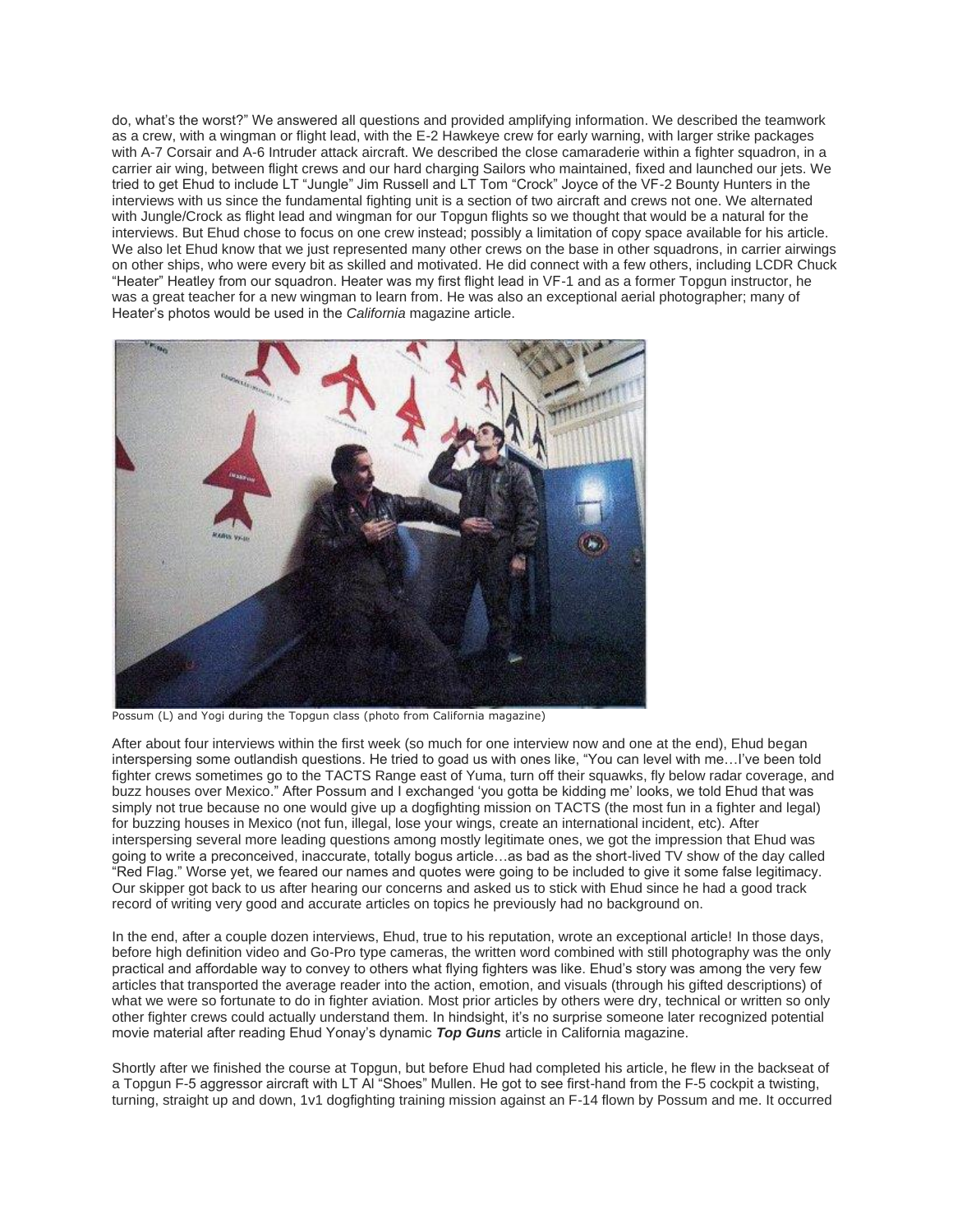over the desert east of San Diego from several starting positions. On the radar intercept events, Possum called out our position to try and help Ehud get a tally-ho before the merge. From abeam set-ups, he had an initial tally. We learned in the debrief that Ehud got glimpses but had difficulty keeping sight during the engagement. My impression was that he had an epiphany on this flight...that all we had shared with him over many interviews was the real deal. Of course, Ehud humbly shared his impressions of that dynamic, 3D, high-g flight experience in the sidebar article also in *California* magazine; he called it "The Agony and the Agony; The truth behind yanking and banking".



The opening pages of the article, with magazine cover as an insert. Inflight photo by "Heater" Heatley, who was an F-14 pilot and Topgun instructor himself.

*Top Guns,* by Ehud Yonay was published by *California m*agazine, May 1983. It was condensed for *Reader's Digest*, September 1983. Ehud's article caught the eye of Jerry Bruckheimer and Don Simpson and they credit it as the inspiration for their movie *Top Gun*.

A while later, the Navy public affairs people approached Possum and me about answering early research questions from Hollywood. We reminded them of what we shared with Ehud…we were just one crew among many others on the base and in other squadrons who were every bit as skilled and motivated. We suggested they see if other crews could help out, and if not we would. They were able to have other crews do that initial coordination which was fortunate since carrier workups with VF-1 on USS Kitty Hawk (CV-63) were intensifying and we left in early 1984 on our next 7 month Western Pacific/Indian Ocean deployment. Following that deployment, Possum transferred to VF-124, to be an instructor in the F-14 training squadron at NAS Miramar. I transferred to the US Navy Test Pilot School at NAS Patuxent River, MD.

*Top Gun*, the movie was released in May 1986. The flying scenes are great! The dialog and plot make for a fun story. They used some Hollywood artistic license but hey, it's a movie! It was also superb for Navy recruiting! Neither Possum nor I were part of making the movie since we were either on deployment or in my case on the other coast. The definitive source for the Navy's role in making the movie Top Gun is the book *Topgun Days* by Dave "Bio" Baranek published in 2010. Bio was a Topgun instructor in 1985 when the movie was made and participated extensively in the Navy's help with the actors and film crew.